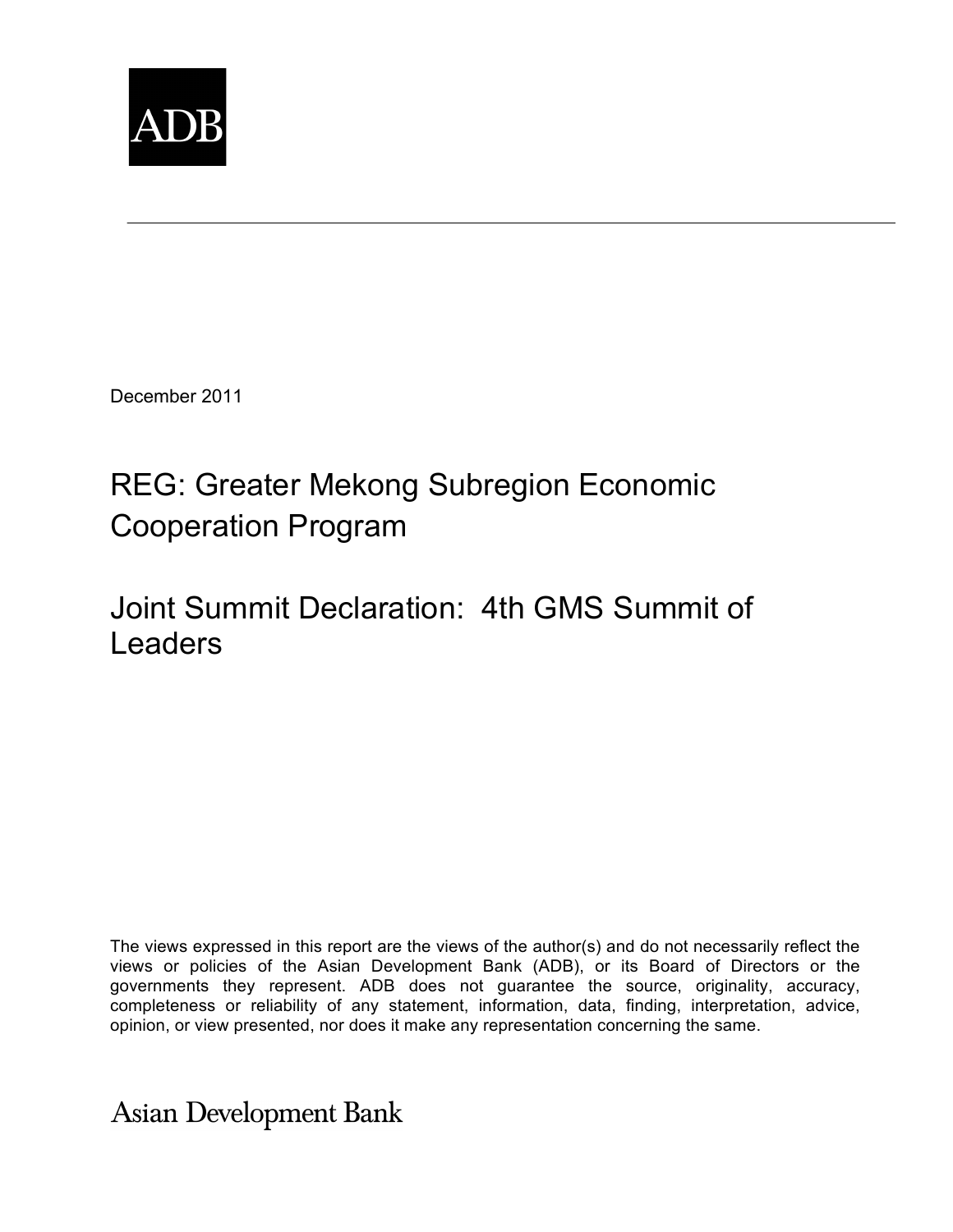

**Joint Summit Declaration THE FOURTH GMS SUMMIT Nay Pyi Taw, Myanmar 19–20 December 2011**

### NAY PYI TAW DECLARATION "BEYOND 2012: TOWARDS A NEW DECADE OF GMS STRATEGIC DEVELOPMENT PARTNERSHIP"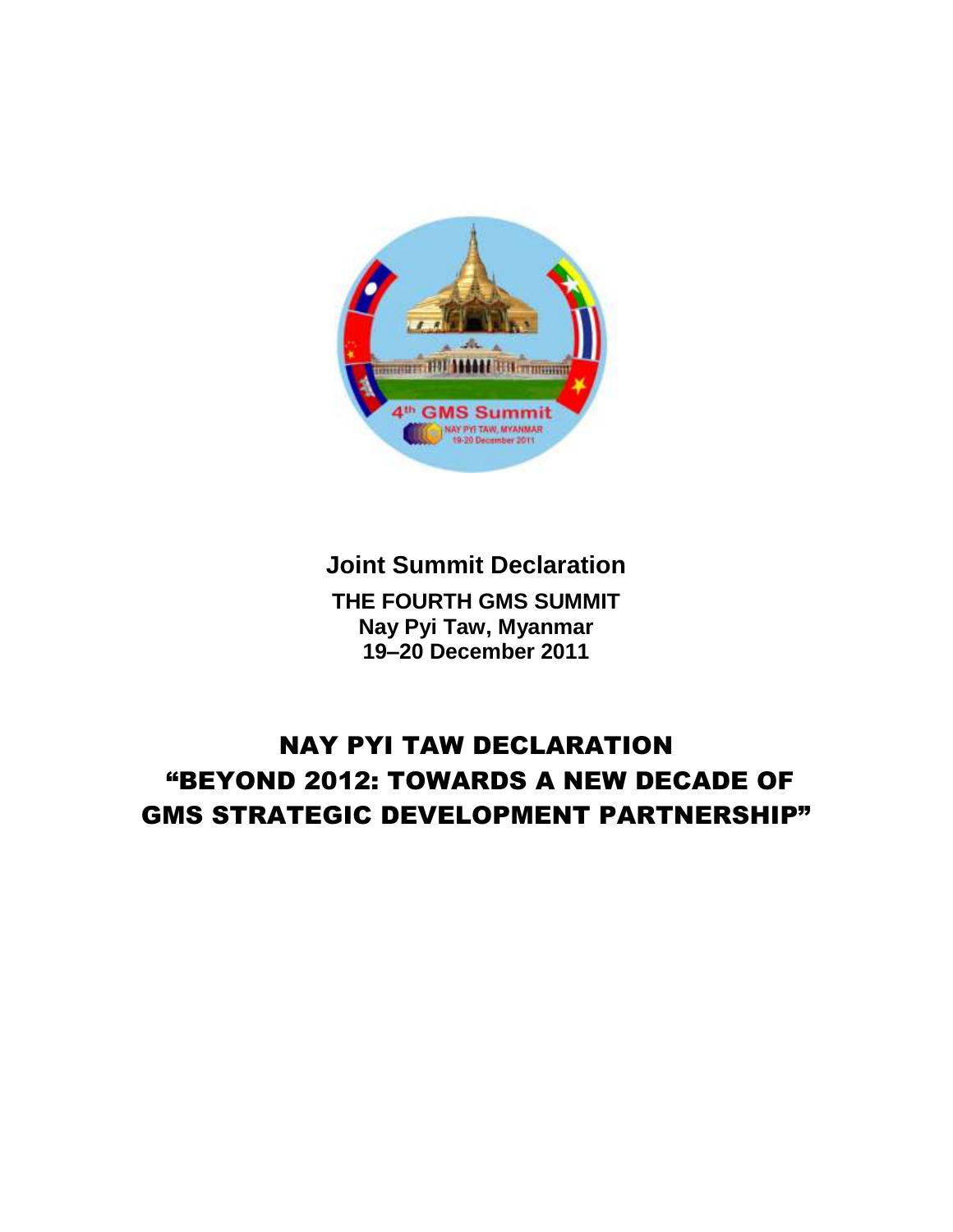#### **THE FOURTH GMS SUMMIT Nay Pyi Taw, Myanmar 19–20 December 2011**

#### **NAY PYI TAW DECLARATION "BEYOND 2012: TOWARDS A NEW DECADE OF GMS STRATEGIC DEVELOPMENT PARTNERSHIP"**

**WE**, the Heads of the Governments of the Kingdom of Cambodia, the People's Republic of China, the Lao People's Democratic Republic, the Republic of the Union of Myanmar, the Kingdom of Thailand, and the Socialist Republic of Viet Nam, on the occasion of the Fourth GMS Summit:

*Witnessing* the substantial achievements in the first two decades of cooperation under the GMS Program, particularly in terms of the enhanced connectivity in the subregion as well as in ongoing efforts to address shared social and environmental concerns;

*Realizing* that this success was achieved through pragmatic and results-oriented joint undertakings broadly guided by the sound principles, thrusts and programs set in the first Ten-Year GMS Strategic Framework (2002–2012) adopted by the First GMS Summit in Phnom Penh in 2002, further refined by the Second Summit in Kunming in July 2005 to emphasize greater competitiveness, reviewed and refocused by the Third GMS Summit in Vientiane in 2008 to enhance its effectiveness;

*Being aware* of the serious challenges and risks that the region and the world now face and that potentially threaten the sustainability of the gains already achieved as well as the realization of further benefits from cooperation;

*Recognizing* also that the GMS Program has matured considerably since its formation in 1992, with a wealth of lessons learned as well as greatly changed aspirations and requirements;

*Appreciating* the value of even stronger and closer cooperation and of responsive and innovative approaches in addressing and surmounting the challenges ahead and tapping the opportunities that the new regional and global landscape offers:

**HEREBY REAFFIRM** our commitment to GMS cooperation and our resolve to pursue with great vigor a new generation of shared undertakings, guided by a new strategic framework that is designed not only to enable the subregion to survive this new and challenging decade but also to bring it significantly closer to our vision of an integrated, prosperous, and harmonious subregion.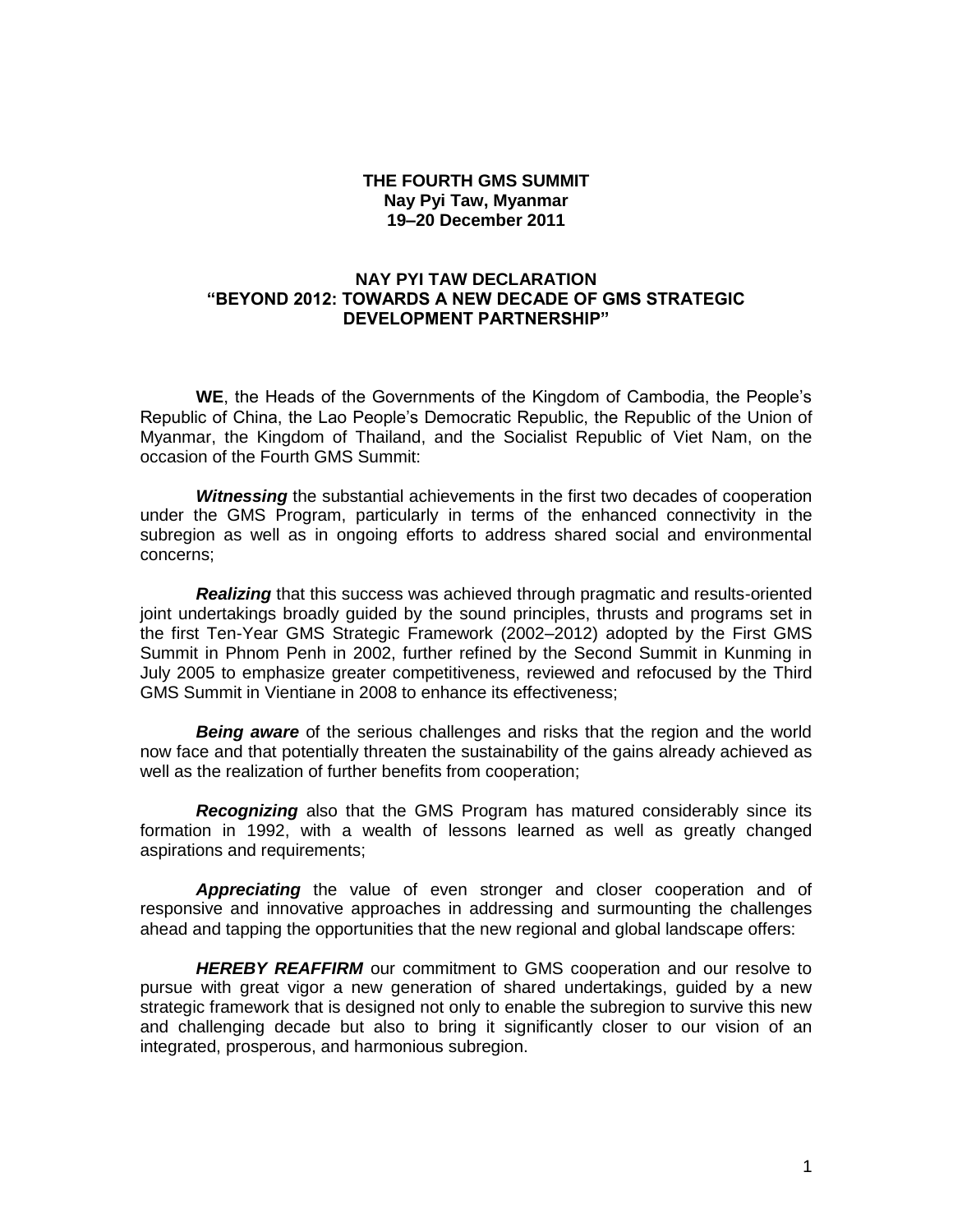#### **Continued Progress amidst Challenges**

1. The global and regional economic landscape has greatly changed in the three years since the last GMS Summit. Uncertainties from the worst economic recessions in recent history still dominate the global economy. Fortunately, our region is leading the way toward recovery, though the road ahead remains rough, volatile and fraught with risks. Moreover, serious concerns that go beyond the economy, such as environmental sustainability, climate change, disaster risks, communicable diseases, energy sufficiency, and food security have grown into real threats to the subregion's survival and sustained development.

2. Despite this difficult backdrop, our cooperation program has continued to give good results. We moved steadily toward the completion and expansion of the physical base of regional connectivity. Our main road corridors are now essentially complete, with the few missing links already being filled, and their reach is being widened through linked secondary roads. We are giving increasing attention to railways in line with the overarching goals of multimodalism and efficiency as well as with the demands of energy and environmental conservation. A broad long-term strategy for connecting our railways is in place and a plan is underway for jointly setting up an office to coordinate railway development in the subregion. On the software side, a comprehensive program for facilitating transport and trade has been formulated and adopted, with its components including expansion of exchange of traffic rights and improvement of the customs transit system. A GMS freight transport association has been established to help in professionalizing and strengthening the transport industry and to give the private sector a voice in designing and implementing transport and trade facilitation measures in the region. A system for monitoring progress in transport and trade facilitation along the GMS corridors has been developed and will soon be implemented.

3. The GMS power sector master plan, which was updated in 2010, now guides efforts in planning and implementing key projects for power generation and cross-border interconnections and for improving individual country transmission systems toward the establishment of regional power trade arrangements. Good progress is being made in the establishment of a regional coordination center for power trade, which will facilitate increased exchange of information on member countries' energy sector plans. In broader energy cooperation, ongoing work under the GMS energy road map aims to promote clean and renewable energy sources, energy access, efficiency and supply security, and public-private partnerships in the sector. In telecommunications, a Memorandum of Understanding on the Joint Cooperation in Further Accelerating the Construction of the Information Superhighway and Its Application in the GMS has been signed, providing the directions and parameters for promoting universal access to ICT applications that will help accelerate the subregion's development, particularly in the areas of e-commerce to meet the demands of industries, rural ICT to bridge the digital divide, and green ICT technology to promote energy efficiency.

4. On the environment, we endorse the framework for the second phase of the GMS Core Environment Program (CEP)-Biodiversity Conservation Corridor Initiative (BCI) that will cover the period 2012–2016 and will consolidate and enhance gains made under the first phase of the program toward preserving and utilizing our vital natural assets, thus ensuring the subregion's sustainable development. This will be done through strengthening of development planning systems, methods and safeguards; improving the management of conservation landscapes for sustainable livelihoods;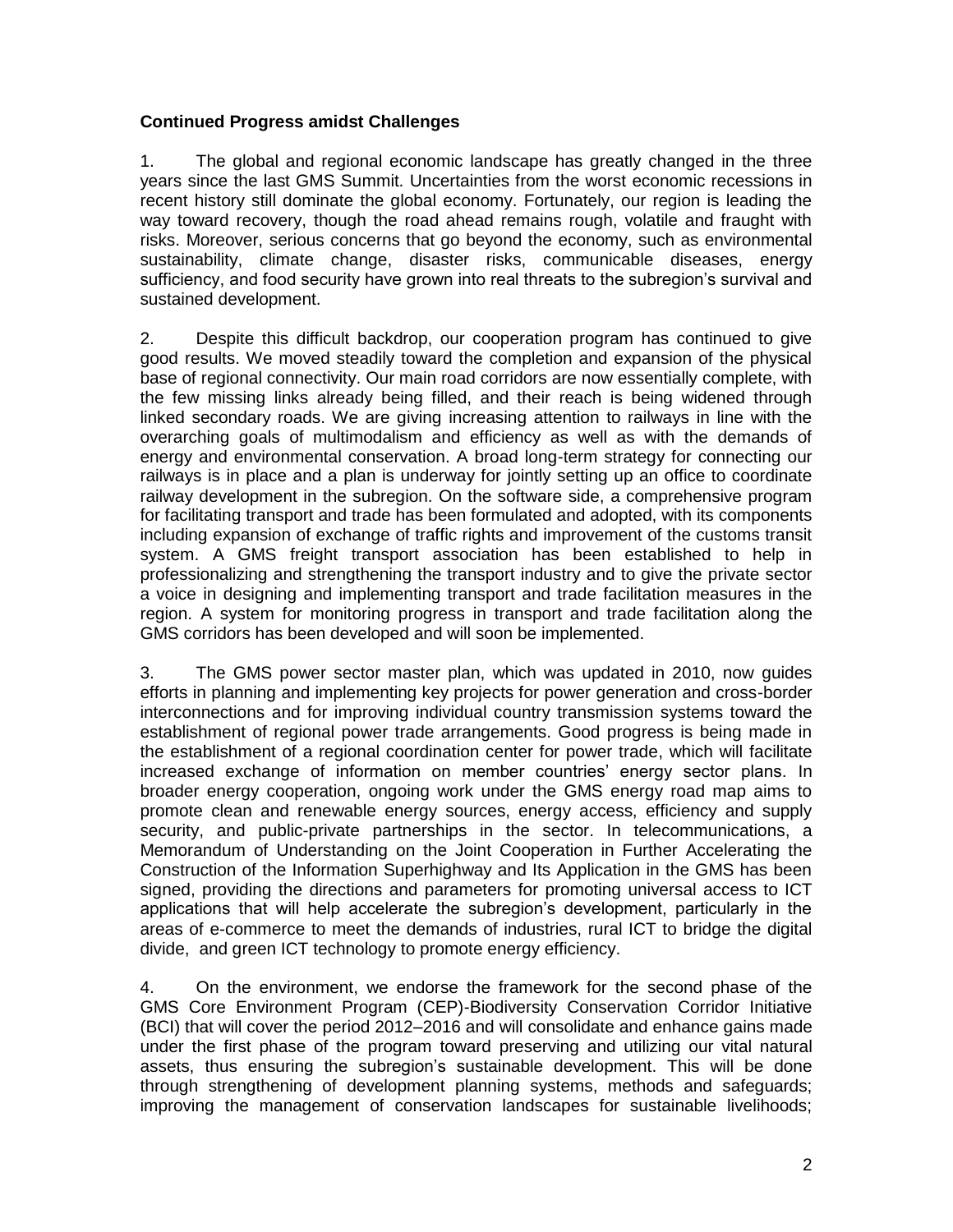enhancing climate change resilience and promoting low-carbon development; and strengthening of institutions and promoting sustainable financing for environmental management.

5. We also endorse the new vision and broad strategy embodied in the second phase of the Core Agriculture Support Program covering the period 2011–2015, and welcome work being undertaken to further expand subregional trade in agri-food products; promote climate change adaptation, including the use of climate-friendly and gender-responsive bioenergy technologies; and ensure sustainable agricultural development as well as food safety and security. We are also pleased to note the efforts to strengthen the GMS Agriculture Information Network Service though the development of a paperless trading platform for healthy and safe food products.

6. We endorse the refocused GMS Tourism Sector Strategy and Road Map for 2011–2015, which will further strengthen sustainable tourism industry in the subregion through greater distribution of the economic benefits of tourism and significant contribution to sustainable development, gender equality, preservation of ecological and cultural heritage, and poverty alleviation in the GMS. Tourism growth is being accomplished through the development of thematic multi-country tour packages, more focused marketing and product development, intensive capacity building for tourism human resources, and accelerated development and implementation of pro-poor sustainable tourism. We are also pleased to note the progress being made under the GMS Human Resource Development Strategic Framework and Action Plan (2009– 2012), such as the successful pilot implementation of a framework for the mutual recognition of skills and qualifications to address skills shortages and enhance subregional competitiveness; the ongoing Communicable Disease Control Project, now in its second phase; continuing efforts to support safe labor migration and address the human trafficking problem; and interventions aimed at HIV/AIDS prevention, including a Memorandum of Understanding for Joint Action to Reduce HIV Vulnerability Related to Population Movement. We are also proud to see that the Phnom Penh Plan for Development Management, launched at the First GMS Summit now in its  $4<sup>th</sup>$  phase, remains vibrant, continuing to help build needed skills and capacities in the subregion, including a stronger corps of civil servants and improved academic and research institutions.

#### **Meeting the Challenges of the New Decade**

7. The GMS Program has a deep and solid base of achievements to build on. With its success and greater maturity, the Program has been undergoing changes internally, in terms of both its requirements and future aspirations. The overarching challenge now is to ensure its sustainability and continued effectiveness in this new context, even as it is faced with a complex external environment both regionally and globally. While we appreciate and commend the current strategic framework that has guided GMS cooperation since its adoption at the First GMS Summit in 2002, yielding as it did the remarkable success of the GMS Program in the last ten years, a new set of directions and approaches is clearly now needed to guide the Program in the third decade of GMS cooperation.

8. We are therefore pleased to endorse the new GMS Ten-Year Strategic Framework (2012–2022). The new framework, while maintaining the pragmatic, action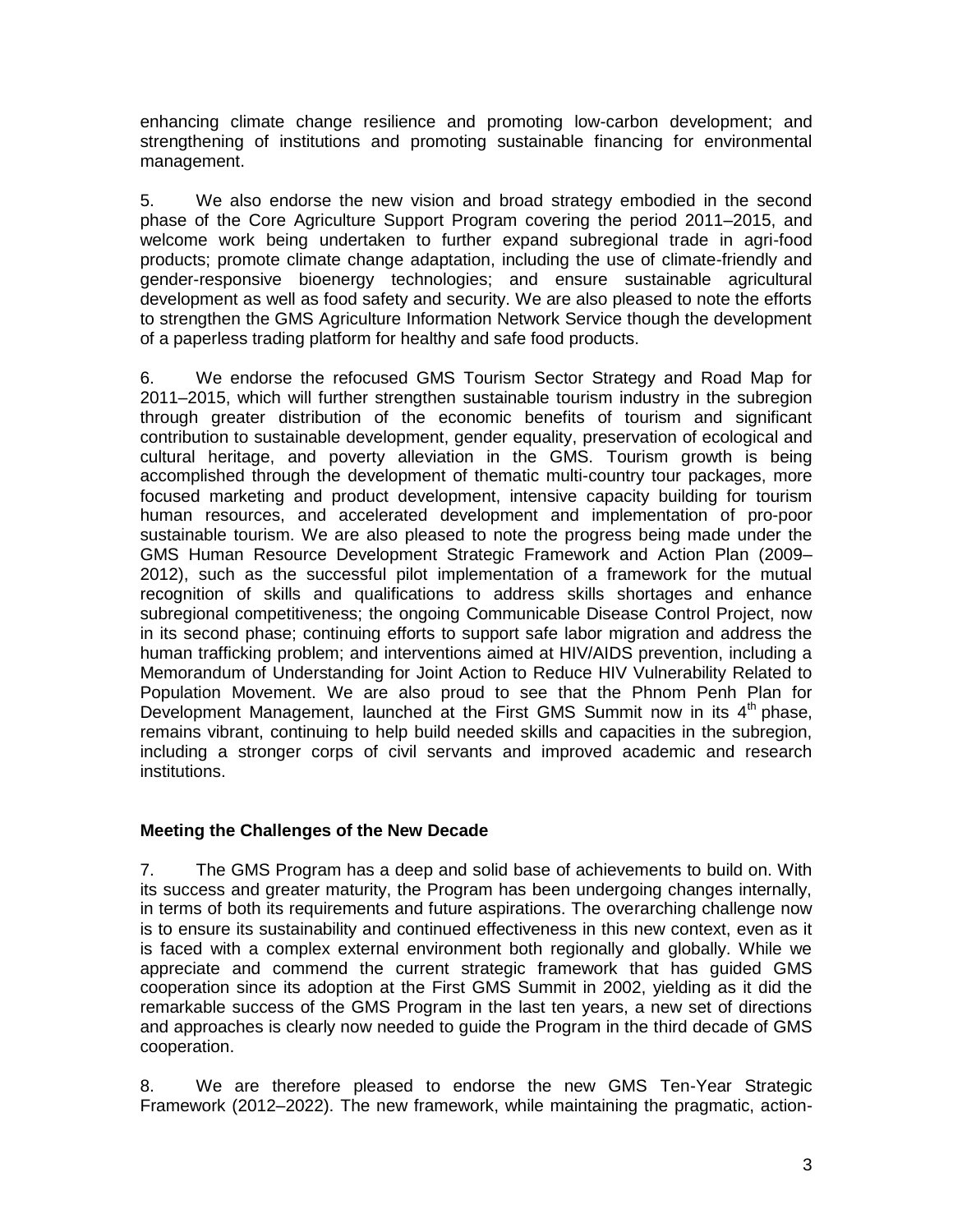based and results-oriented character of our cooperation program, proposes broad shifts in direction to enable the GMS Program to meet the challenges ahead. Among these are:

- complementing the continued attention on the hardware of physical infrastructure investments by an increased focus on software, including policy and institutional dimensions, knowledge-related issues, and strengthened inter-country coordination;
- greater selectivity and prioritization of areas for intervention, both across and within sectors, combined with more efficient utilization of available resources and institutional capacities to enhance the overall effectiveness and impact of the Program;
- more attention given to multi-sector coordination and cross-sectoral links, including a careful balancing of development with concern for the environment;
- giving appropriate recognition to the spatial aspects of regional development and rebalancing attention and resources toward greater involvement of stakeholders at the subnational level, while bearing in mind organizational capacities and potential for achieving results;
- areater emphasis on improved monitoring of the impact of regional interventions under the GMS Program; and
- closer links and complementarity with the broader regional agenda and coordination and synergy with other regional initiatives, including contributing to the realization of the ASEAN community.

9. The economic corridor approach to subregional development will continue to have a central role under the new strategic framework drawing on the abovementioned initiatives, as we recognize that concentrating efforts and limited resources on identified strategic geographical areas is the most manageable way to attain significant and lasting results. Economic corridor development under the new framework will emphasize the need to broaden and deepen existing transport corridors by taking account of interlinkages across sectors; ensuring that benefits are spread extensively along and around the corridors, such as through the development of border and corridor towns, the establishment of feeder roads and integrated area development; accelerated and vigorous implementation of transport and trade facilitation measures; promotion of logistics and investments along the corridors; strengthening the role of SMEs; and due attention to social and human resource concerns, including ensuring regulated crossborder movements of people and promoting food and energy security, and approriately addressing climate change concerns. The complexity and challenges of the new agenda, encompassing multi-sector approaches, inter-sector coordination, and software or policy and institutional reforms, is evident, but we stand convinced that our cooperation in the GMS is ready to grow and move forward in these areas. The Economic Corridors Forum (ECF) will continue to help coordinate overall development of the corridors and encourage more active role of local stakeholders and the private sector.

10. We recognize that while the new strategic framework was formulated through a highly consultative process and is sound and reflective of our collective wisdom, its effective implementation will require an integrated investment framework based on careful regional planning to generate a portfolio of second generation cooperation projects that can be translated into specific and time-bound interventions. We have